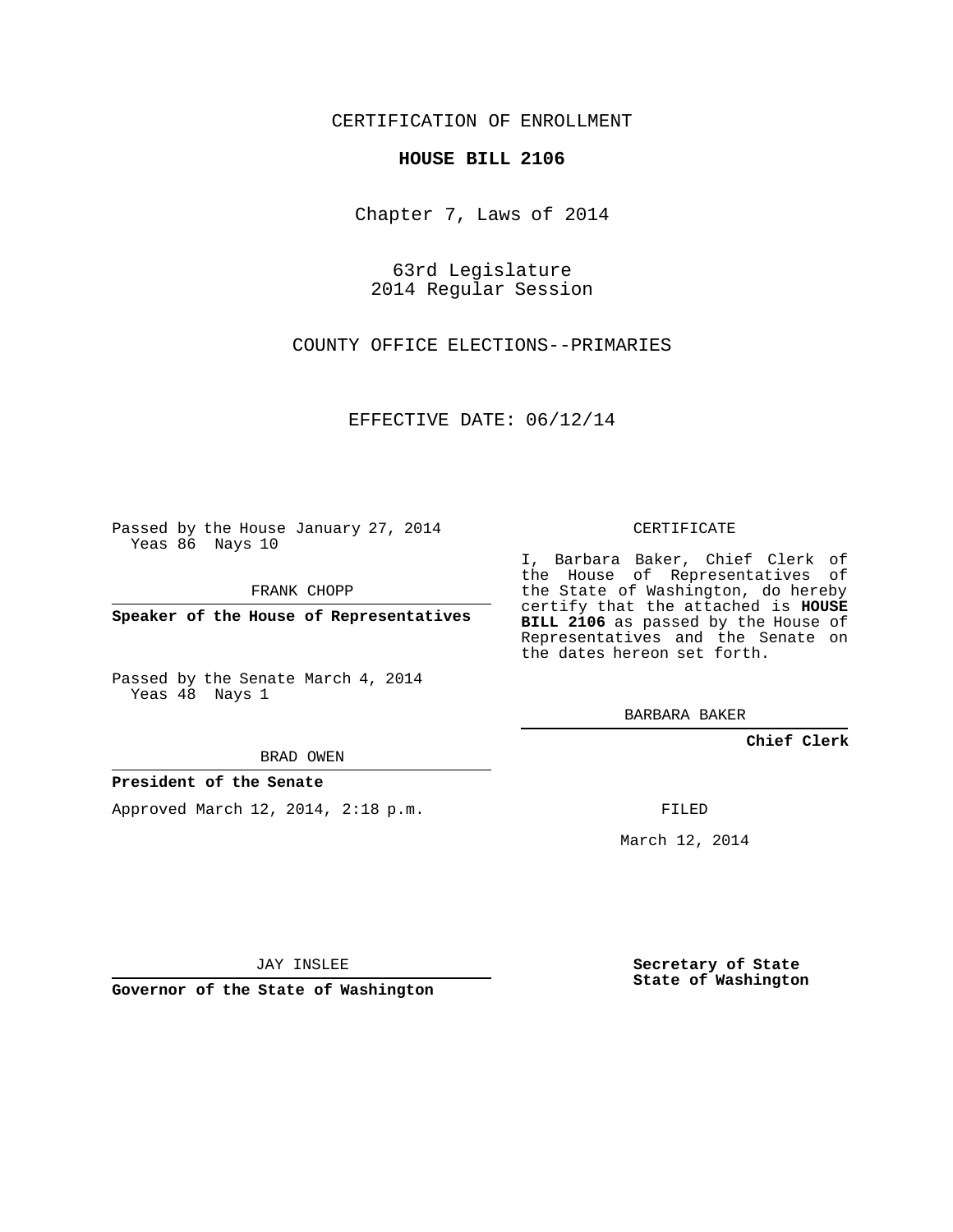# **HOUSE BILL 2106** \_\_\_\_\_\_\_\_\_\_\_\_\_\_\_\_\_\_\_\_\_\_\_\_\_\_\_\_\_\_\_\_\_\_\_\_\_\_\_\_\_\_\_\_\_

\_\_\_\_\_\_\_\_\_\_\_\_\_\_\_\_\_\_\_\_\_\_\_\_\_\_\_\_\_\_\_\_\_\_\_\_\_\_\_\_\_\_\_\_\_

Passed Legislature - 2014 Regular Session

## **State of Washington 63rd Legislature 2014 Regular Session**

**By** Representatives Hawkins, Bergquist, Condotta, Fitzgibbon, Manweller, Pollet, S. Hunt, Wylie, Haler, and Appleton

Prefiled 12/03/13. Read first time 01/13/14. Referred to Committee on Government Operations & Elections.

 AN ACT Relating to holding a primary for county offices; and amending RCW 29A.52.112.

BE IT ENACTED BY THE LEGISLATURE OF THE STATE OF WASHINGTON:

 **Sec. 1.** RCW 29A.52.112 and 2013 c 11 s 50 are each amended to read as follows:

 (1) A primary is a first stage in the public process by which voters elect candidates to public office.

 (2) Whenever candidates for a partisan office are to be elected, the general election must be preceded by a primary conducted under this chapter. Based upon votes cast at the primary, the top two candidates will be certified as qualified to appear on the general election ballot, unless only one candidate qualifies as provided in RCW 29A.36.170.

 (3) No primary may be held for any single county partisan office to 15 fill an unexpired term if, after the last day allowed for candidates to withdraw, only one candidate has filed for the position.

 (4) For partisan office, if a candidate has expressed a party preference on the declaration of candidacy, then that preference will be shown after the name of the candidate on the primary and general